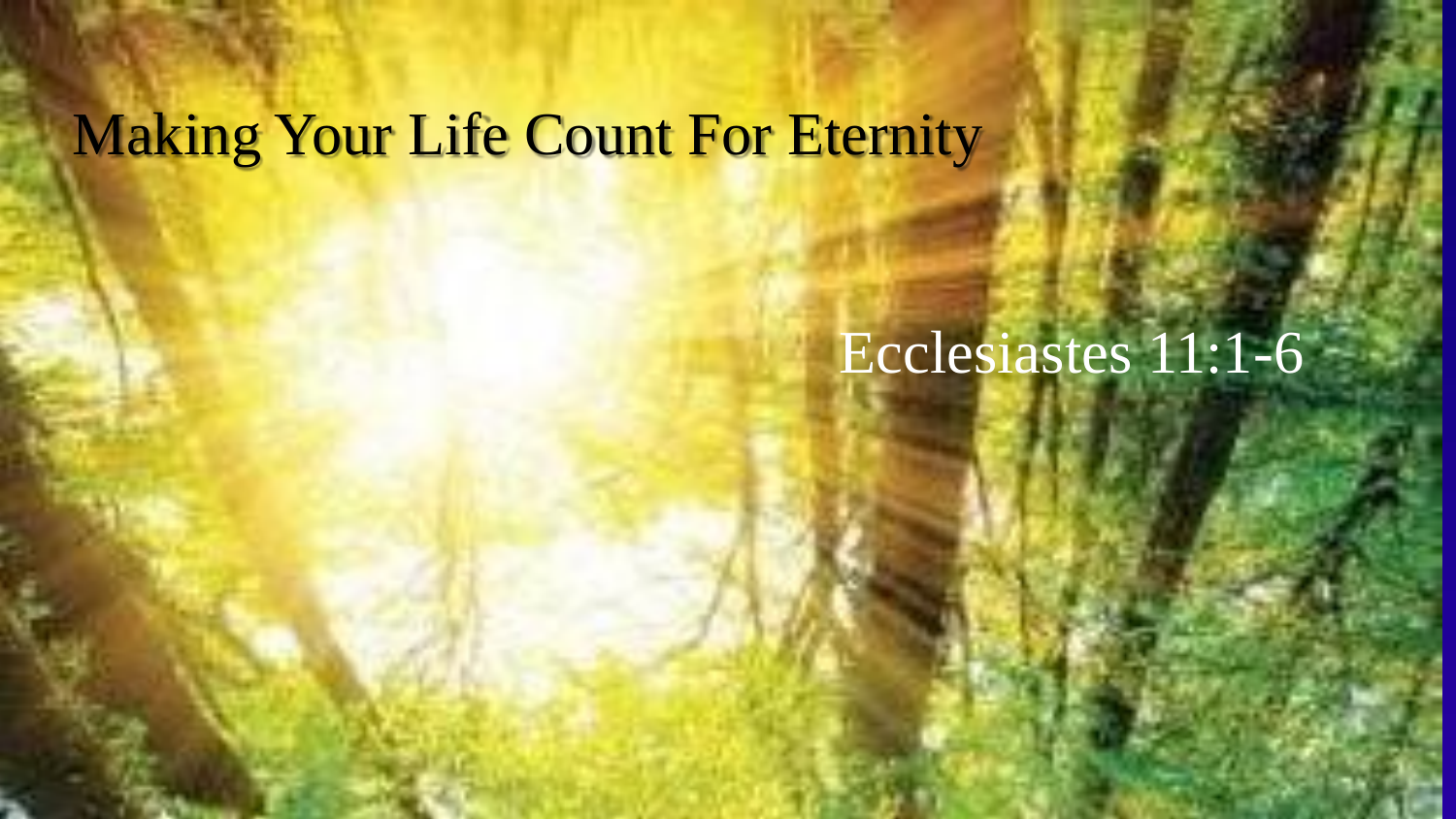#### How to Make Your Life Count for Eternity

Invest Yourself (vv. 1-2) Notice the four commands given in these six verses vs. 1 "Cast Your Bread" vs.2 "Give" vs.6 "Sow Your Seed" vs.6 "Do Not Withhold"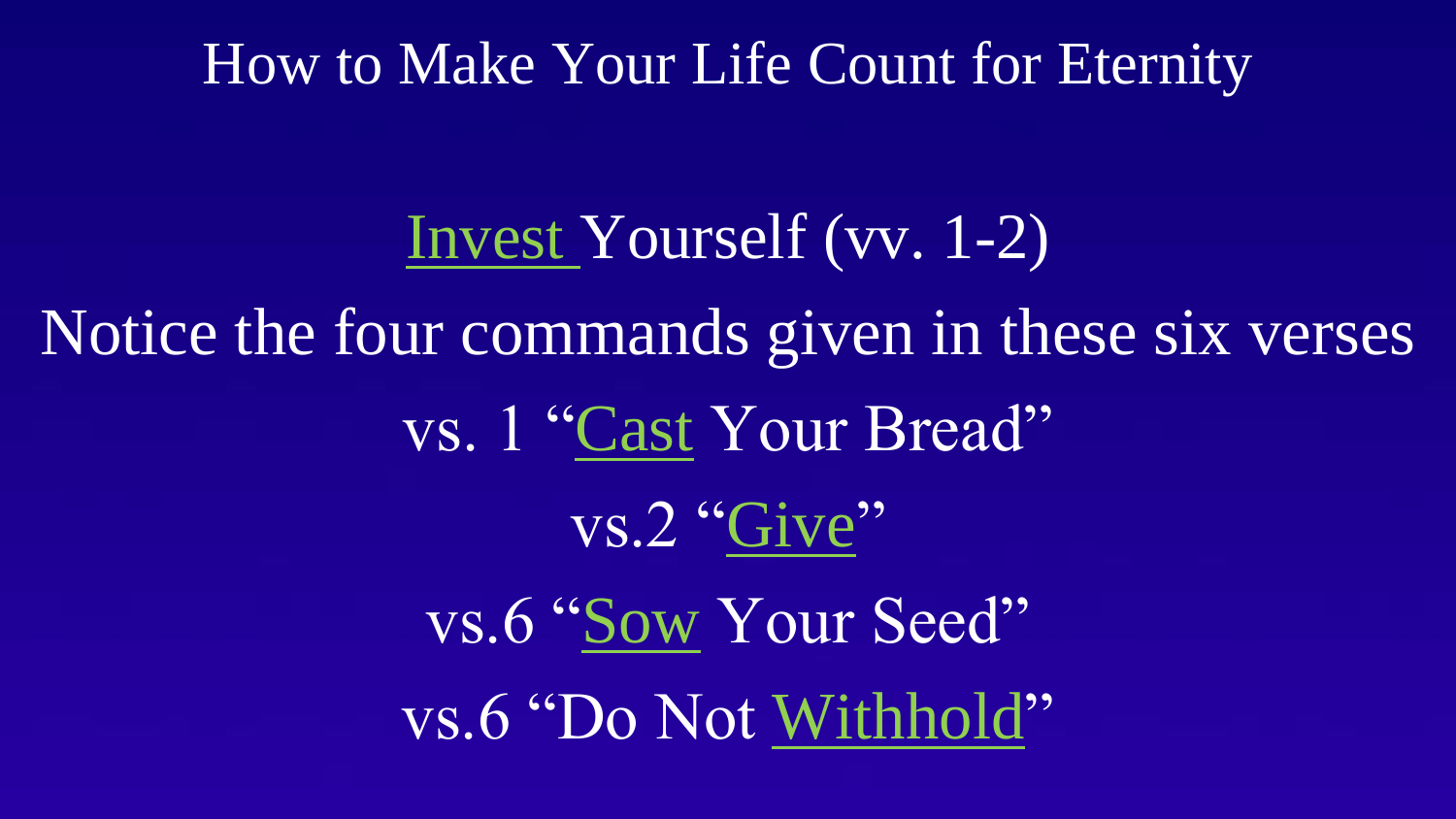

# Become a generous person rather than a tight-fisted person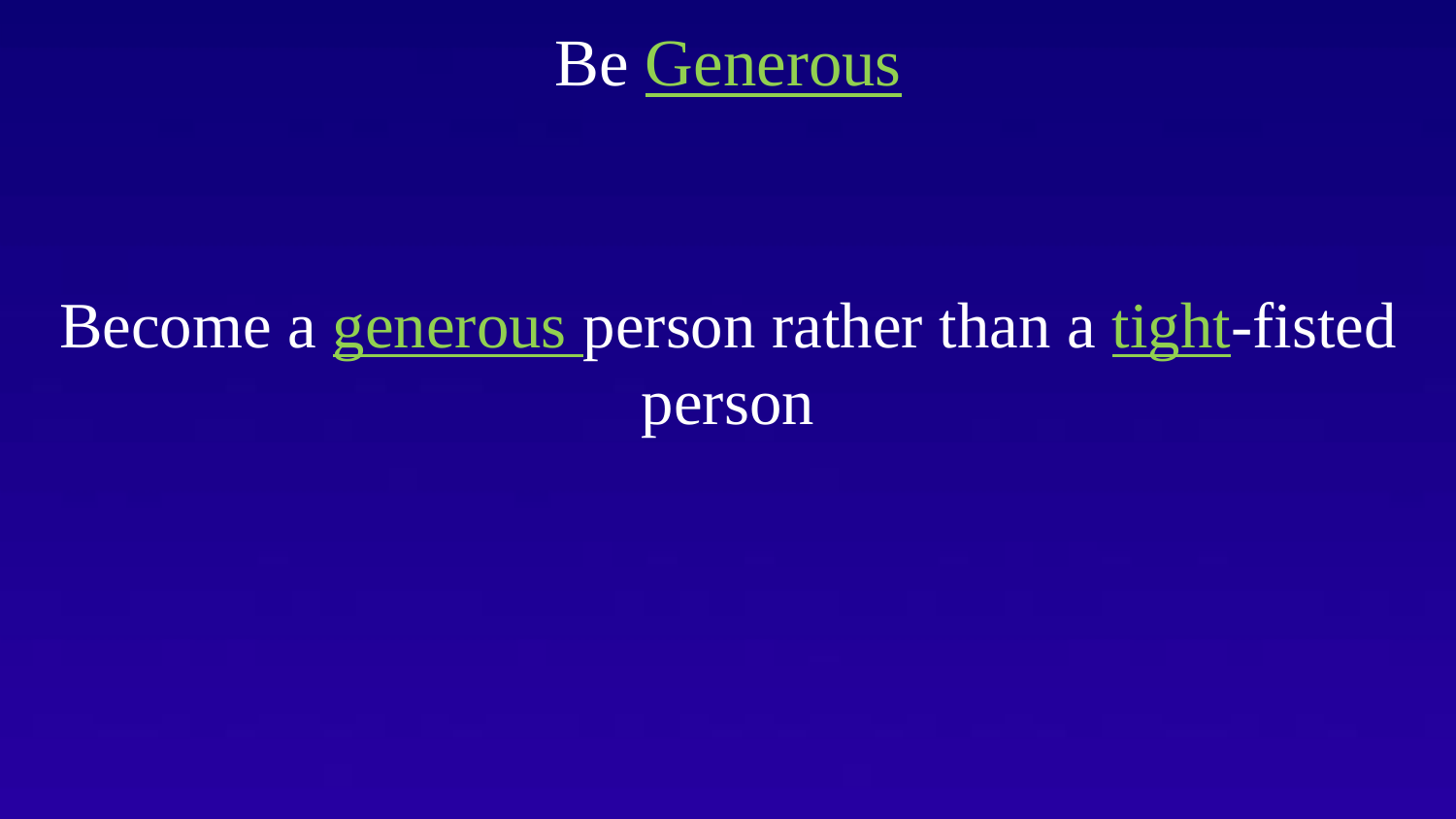## The word cast is the Hebrew Shalak which literally means to send forth

This could then be referring to diversify your portfolio "Don't put all your eggs in one basket.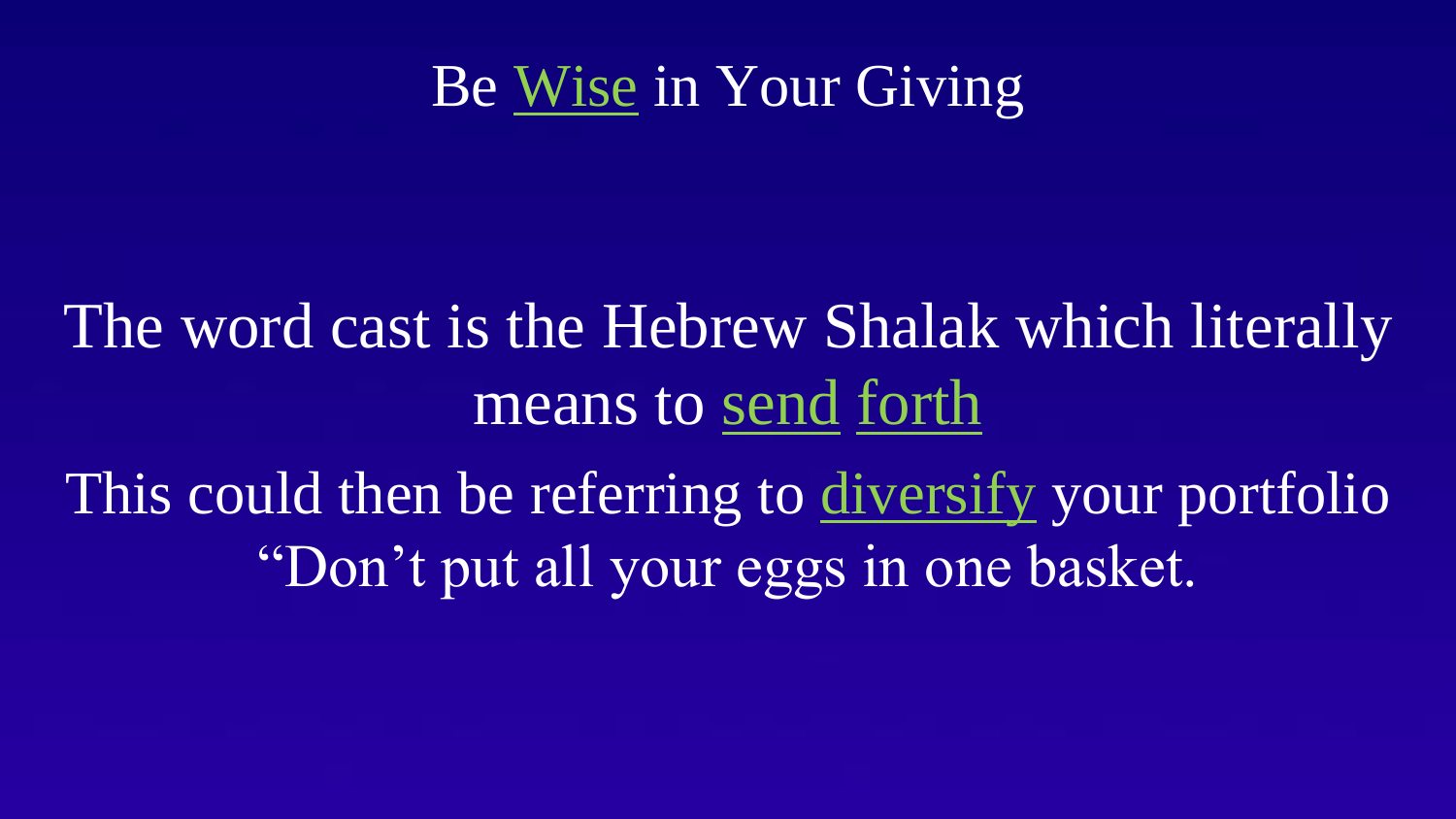### Our generosity can be fruitful therefore we need to be cautious with it

We need to react biblically rather than emotionally whenever a need is presented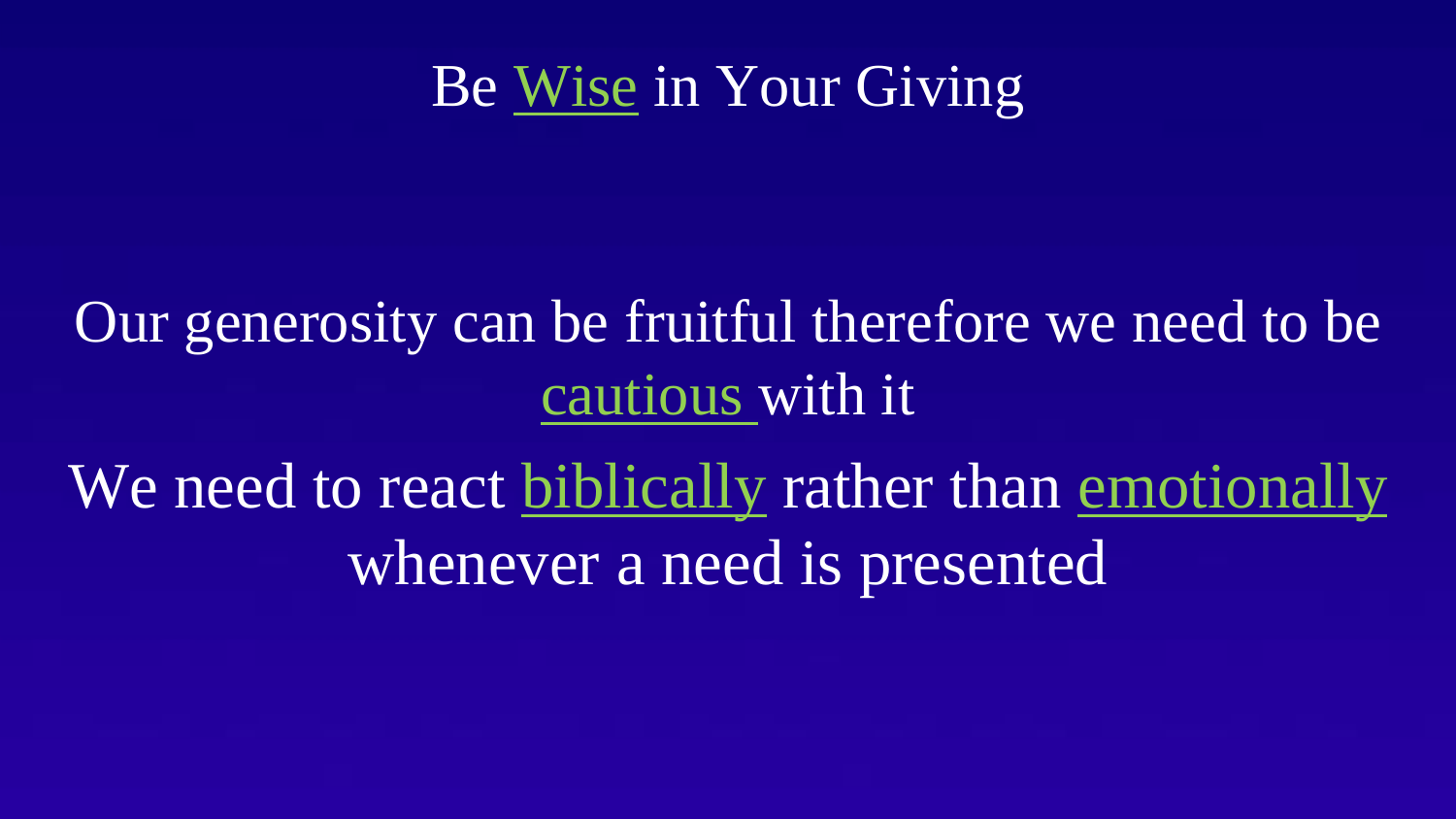### Our generosity can be fruitful therefore we need to be cautious with it

We need to react biblically rather than emotionally whenever a need is presented

Invest in ministries where you see fruit being produced